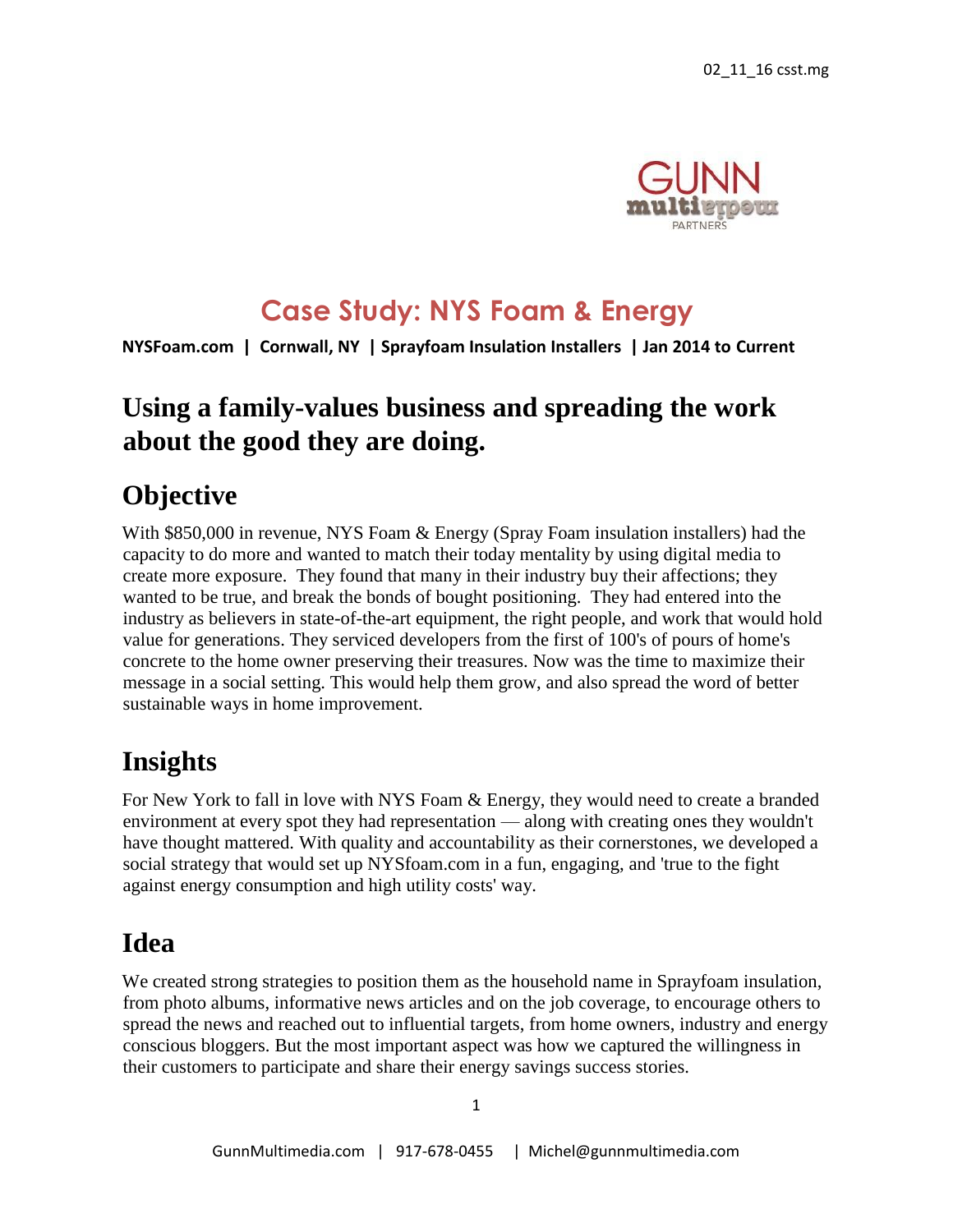## **Results**

The news of the brand spread quite rapidly, opening doors to all positioned targets (builders, energy management firms, home owners and contractors). The likes and sharing of their information reached 100's of people in their region and beyond. The digital video drove traffic to their organic grown NYSfoam.com and took from a PPC (advertising words bought site) program. But most importantly, the effort generated a bump in revenue to put them at \$1.1M for the year 2014. We successfully branded them digitally and taught them how to use this powerful marketing tool with 'conversion' as the goal.

# **Case Study: Jean Cameron-Smith**

**JeanCameron-Smith.com | Chappaqua, NY | North Country Sotheby's International Realtor | Oct 2014 to Jan 2015** 

# **Marketing is her background. We were there to educate her on how she can translate it into today's tools.**

# **Objective**

A top earning real-estate agent at North Country Sotheby's International Realty's Chappaqua and Croton Offices, Jean Cameron-Smith had the capacity to do more and wanted to match her efforts in the print marketing by using digital media to create more exposure. The realestate industry is competitive and Jean knew that teams run with strategies could carve out a valuable share of the market. She services the upper Westchester County and is focusing on Croton-on-Hudson and Chappaqua as our first phase of marketing. Now was the time to set her team up and get her brand known in digital social media. This would help her continue to grow, and offer people her style of marketing — with much more information — than other realtors.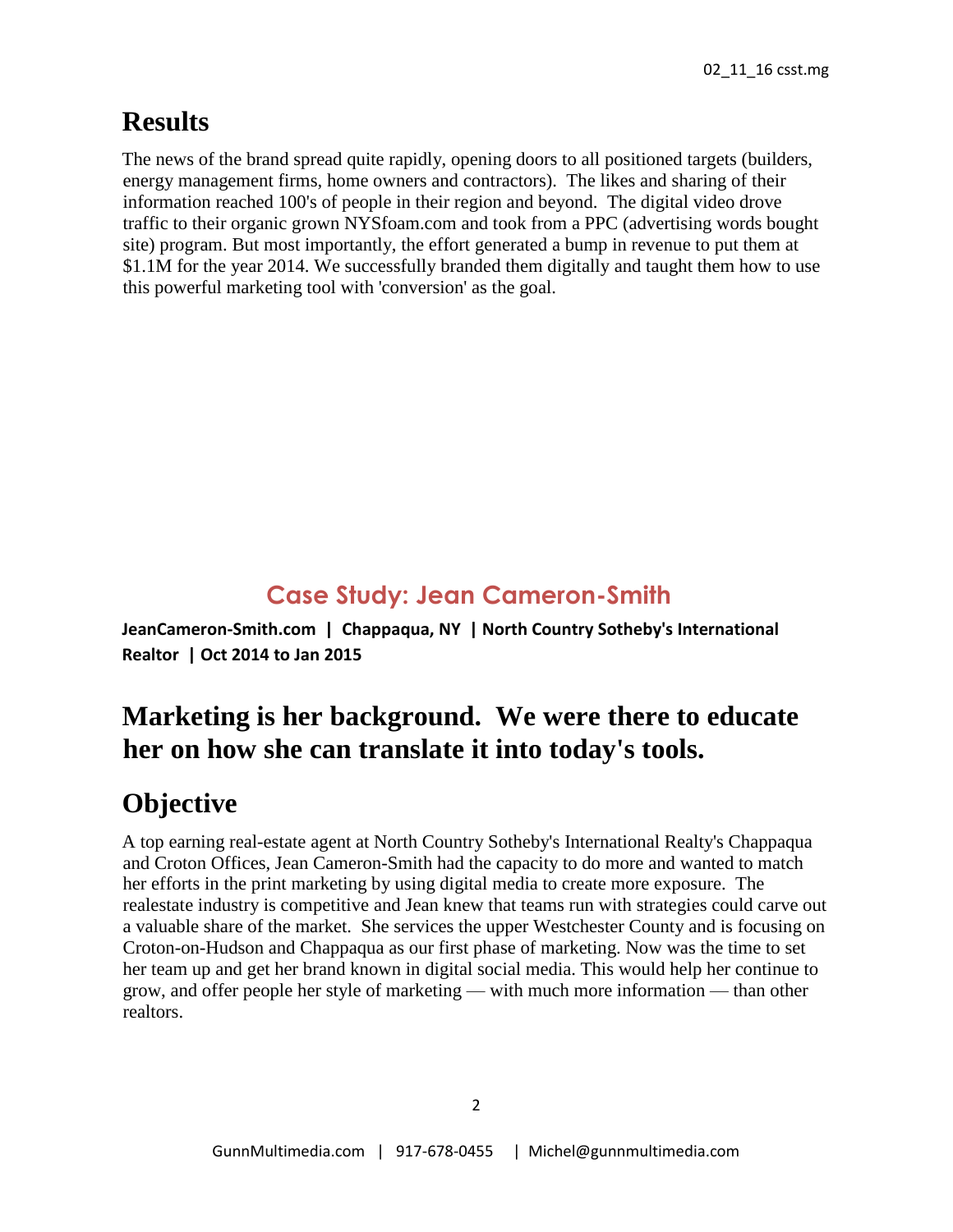### **Insights**

For upper Westchester County to fall in love with Jean Cameron-Smith, we would need to broadcast her brand with trust, warmth and transparency. When you are reaching out to people, you are always trying to evoke an emotion. When reaching out to a buyer or selling of a home, you are trying to calm the stress of the negative emotions and become one with where their priorities and values lie. We developed a social strategy that portrayed Jean in as an intelligent, fun, and truly helpful resource for the people entering a new exciting chapter of your life.

## **Idea**

We created strong strategies to position her as the Croton-on-Hudson and Chappaqua Town's expert Realtor, from photos, coordination of town news, local culture blogs, and on the job coverage, to encourage others to spread the news and reached out to influential house bloggers. But the most important aspect was how we engaged the former clients to participate in her current posts and share their dream home success stories.

## **Results**

The news of Jean's brand is spreading in multiple places. The video library is establishing the brand as the experts in the 'art' of Real Estate — or the details of what really makes the best representative you should partner with on this asset purchase. We are building her positioning to new buyers, repeat buyers and sellers. The reporting on the social sites and her website shows that we reach about on thousand people a month. The digital videos drive traffic to their organic grown JeanCameron-smith.com, while also have initiated inquiries (received through them). But most importantly, the effort has generated a robust digital share in which we foresee a strong spring market. We are successfully branding her digitally and teaching them how to use this powerful marketing tool with 'conversion' as the goal.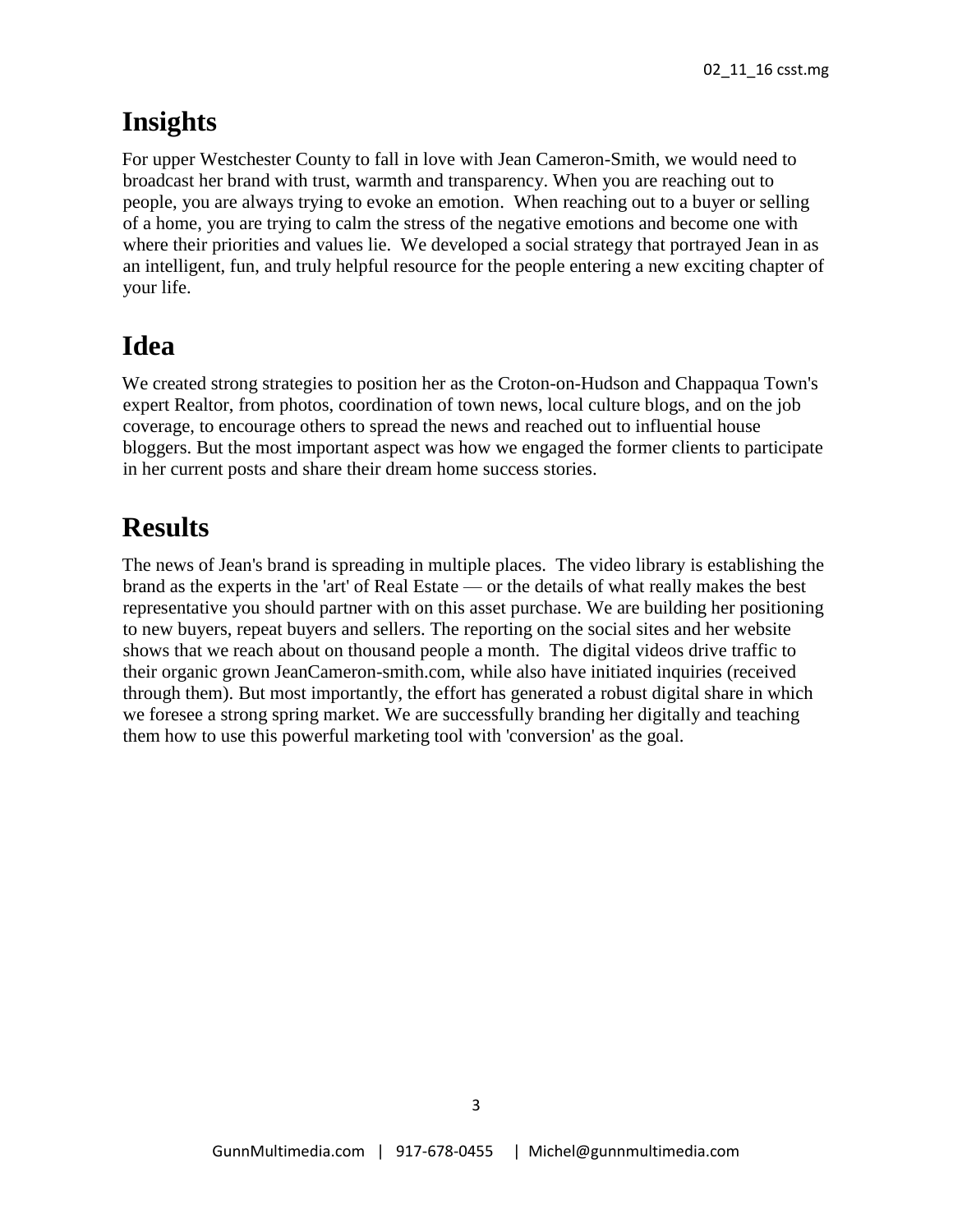# **Case Study: Jimmie Lee Solomon/Former Vice President for Baseball Operations for Major League Baseball (MLB) -**

**JimmieLeeSolomon.com | NY, NY | July 2013 - 2016**

## **Creating his positioning as now retired from the MLB, and consulting and speaking on 'Sports in Youth's Lives which leads to Education'. Objective**

Jimmie Lee Solomon retired from his career at a corporate mega machine, Major League Baseball. He wanted to inspire and create the next big athletes and influencers of today's youth. He knew he had to be in digital media. He saw what a huge impact it made in MLB's bottom line. When it came to his own positioning, he knew that an image change was needed. He was ready and he needed an agency that not only knew how to create the tools, but also how to write about his new ventures to get the funding he needed for the players growth. Plus being a high profile business man at MLB had got him press of every kind — so some reputation management was in order.

### **Insights**

For Jimmie Lee, his past accomplishments would have to be focused to the aspects of the direct lobbying for the athletes and *without* the budget of the national MLB. He believes in sports with a safety net of education. He thinks like the next generation of sports trainers and could do very well reaching the right audience. He wanted to speak at colleges, events and fund-raisers to explain the ways to education through sports. He is a role model. Digital media was what he saw created the most growth in the shortest amount of time for MLB. He believed in it just needed to know how to use it. We would need to create a branded environment at every spot that a sports figures and their parents would look for resources. We would need to develop a digital media strategy that would set up Jimmie Lee Solomon as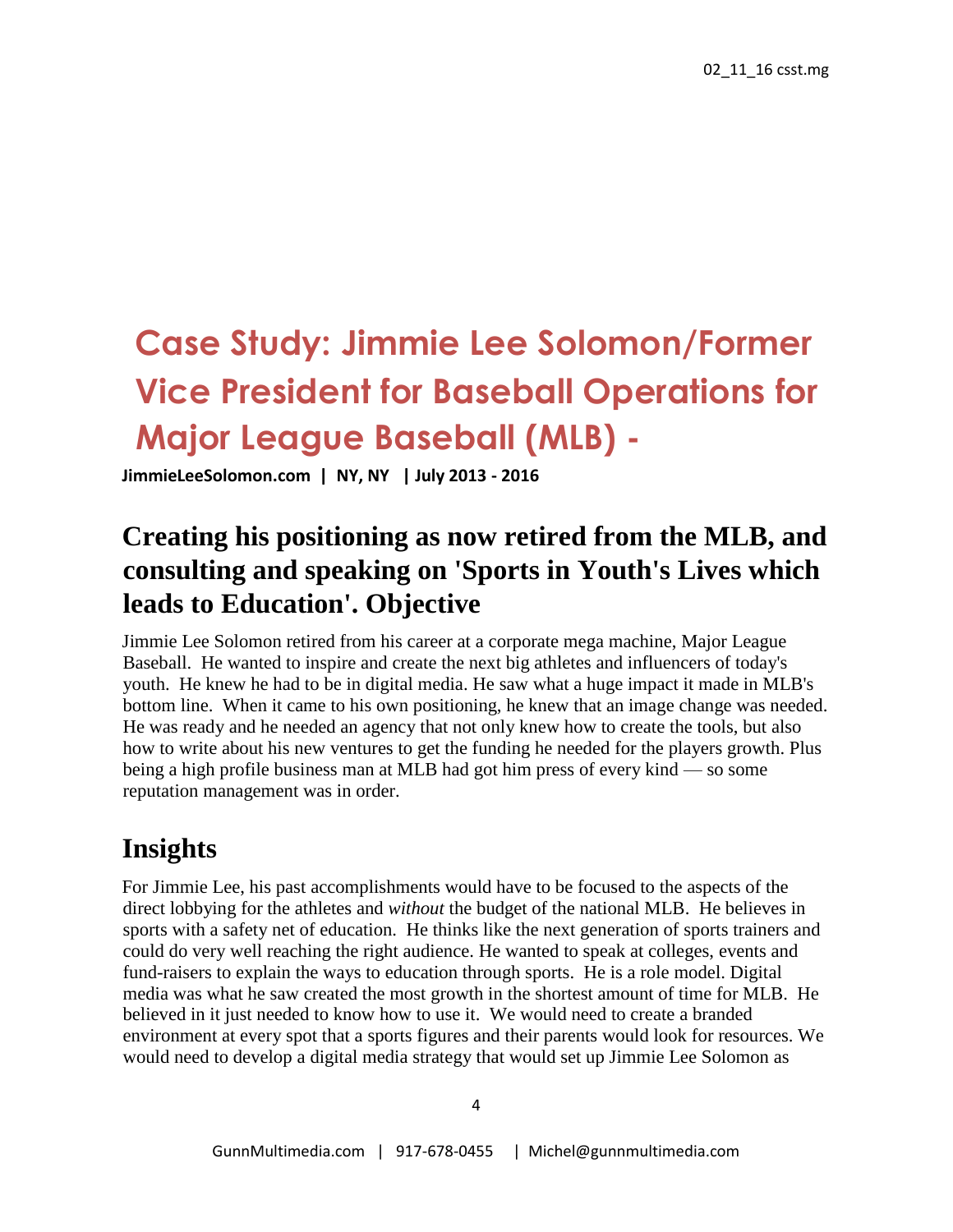approachable, resourceful, and a strong partner in getting to where they would be successful, yet not have education to fall back on.

#### **Idea**

We created strong strategies to position him from his website, Huffington posts articles we helped him write, to online ESPN radio interviews every Friday at noon and blogs such as 'How-to use sports to get an Education', to encourage others to spread the news and reached out to parents of youth athletes and sports bloggers that would advertise for him.

### **Results**

He took on Taylor Townsend and Andy Ruiz and encouraged them to play while he took care of the marketing. The likes and sharing of his social media posts continue to reached global view of people in the sports world along with people of political distention. But most importantly, the effort generated several revenue streams that he successful represents sports professionals such as Ms. Townsend's match with Serena Williams this past 2014 US Open or Ruiz's debut Macau Box. We successfully branded him digitally and taught him how to use this powerful marketing tool. He works with it as he outreach on a daily basis.

# **Case Study: Lee Drexler / Esquire Appraisals, Inc. -**

**EsquireAppraisals.com | NY, NY | Nov 2014 - Current**

# **Creating exposure other than print for a New York City Expert Appraiser.**

### **Objective**

Lee Drexler is one of a few top appraisers in New York City and Westchester. She services high net worth families, banks, insurance, and estate attorney firms. She is being shadowed by the ability of lesser established and under-qualified appraising firms by the lack of today's marketing strategies and media. She had tried several search engine optimization (SEO) people only to have them not fulfill their goals for her. She needed to work within her comfort

5